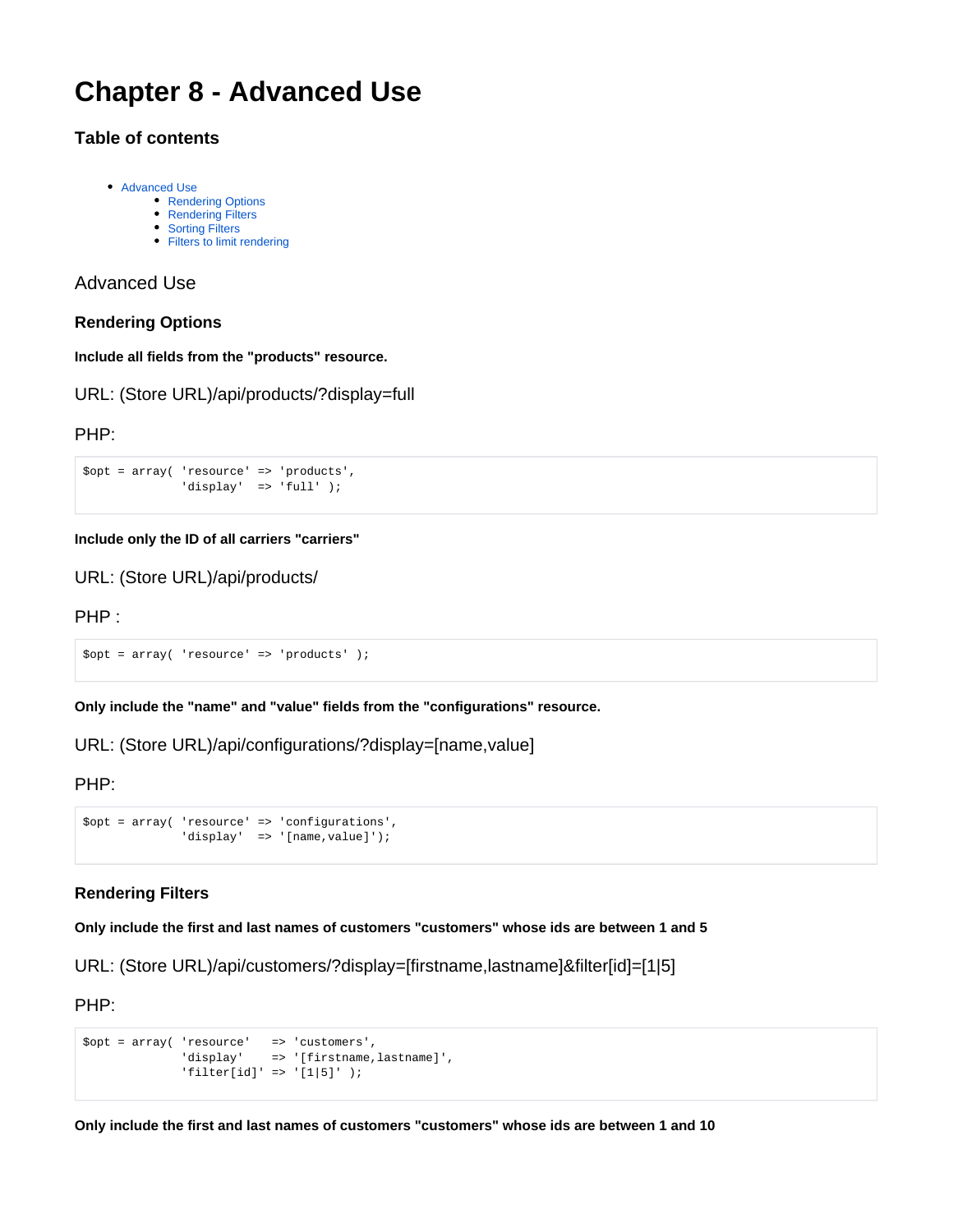URL: (Store URL)/api/customers/?display=[lastname]&filter[id]=[1,10]

PHP:

```
$opt = array( 'resource' =>'customers', 
              'display' => '[lastname]', 
              'filter[id]' => '[1,10]');
```
**Only include the birthday of clients whose name is "John" and whose last name is "Doe"**

URL: (Store URL)/api/customers/?display=[birthday]&filter[firstname]=[John]&filter[lastname]=[DOE]

PHP:

```
$opt = array( 'resource' =>'customers', 
             'display' \qquad \qquad \Rightarrow '[birthday]',
                           'filter[firstname]' => '[John]', 
                           'filter[lastname]' => '[DOE]' );
```
**Only include the names of manufacturers "manufacturers" whose name begins with "Appl"**

URL: (Store URL)/api/manufacturers/?display=[name]&filter[name]=[appl]%

PHP:

```
$opt = array( 'resource' => 'manufacturers', 
'display' => '[name]', 
           'filter[name]' => '[appl]%');
```
## <span id="page-1-0"></span>**Sorting Filters**

**Filter the customers "customers" in alphabetical order according to last name**

URL: Store URL/api/customers?display=full&sort=[lastname\_ASC]

PHP:

```
$opt = array( 'resource' => 'customers', 
             'display' => 'full', 
             'sort' => '[lastname_ASC]' );
```
<span id="page-1-1"></span>**Filters to limit rendering**

**Only include the first 5 states "states"**

```
URL: (Store URL)/api/states/?display=full&limit=5
```
PHP:

```
$opt = array( 'resource' => 'states', 
              'display' => 'full', 
             'limit' = > '5' );
```
**Only include the first 5 elements starting from the 10th element from the states resource "states"**